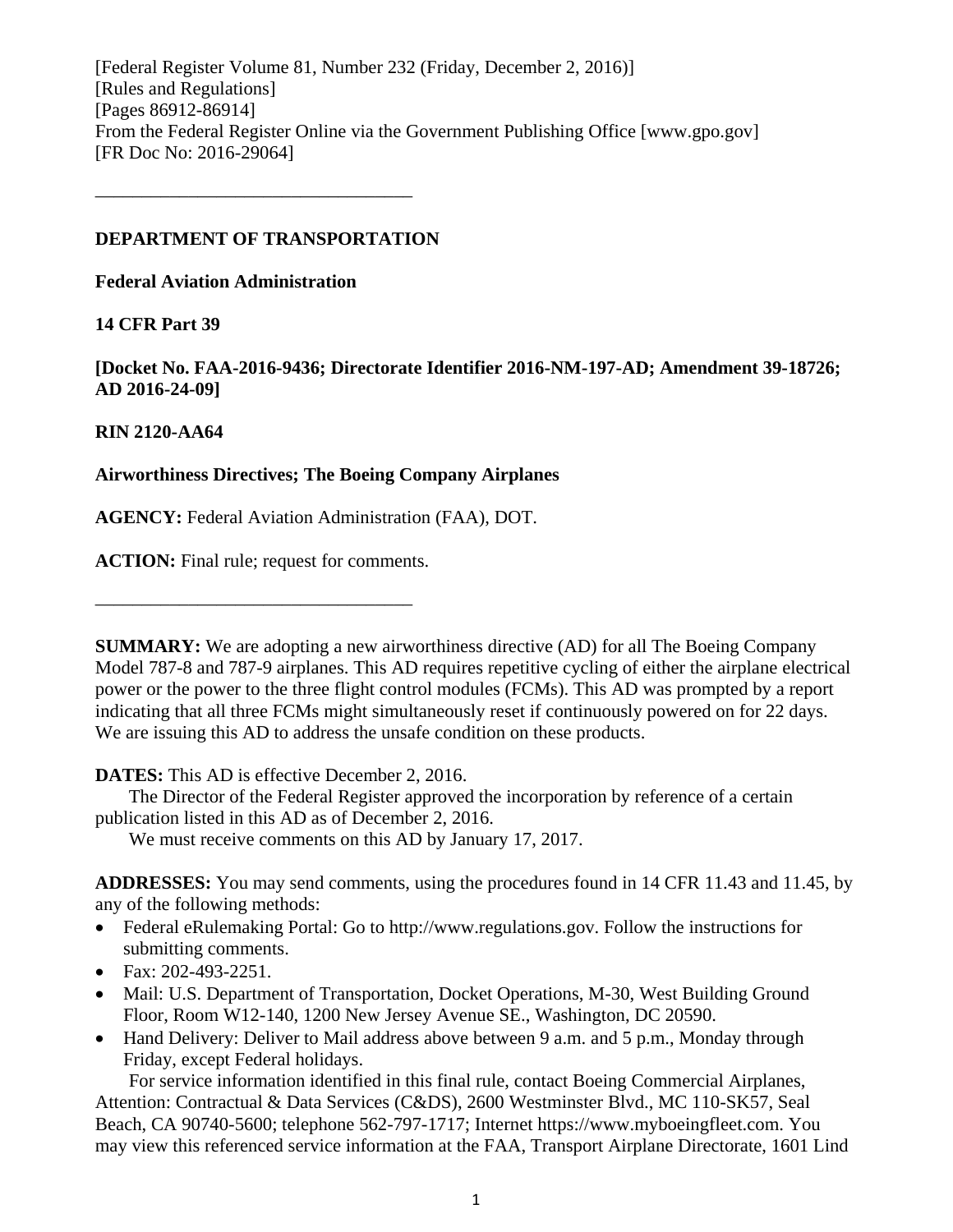Avenue SW., Renton, WA. For information on the availability of this material at the FAA, call 425- 227-1221. It is also available on the Internet at http://www.regulations.gov by searching for and locating Docket No. FAA-2016-9436.

#### **Examining the AD Docket**

You may examine the AD docket on the Internet at http://www.regulations.gov by searching for and locating Docket No. FAA-2016-9436; or in person at the Docket Management Facility between 9 a.m. and 5 p.m., Monday through Friday, except Federal holidays. The AD docket contains this AD, the regulatory evaluation, any comments received, and other information. The street address for the Docket Office (phone: 800-647-5527) is in the ADDRESSES section. Comments will be available in the AD docket shortly after receipt.

**FOR FURTHER INFORMATION CONTACT:** Fnu Winarto, Aerospace Engineer, Systems and Equipment Branch, ANM-130S, FAA, Seattle Aircraft Certification Office (ACO), 1601 Lind Avenue SW., Renton, WA 98057-3356; phone: 425-917-6659; fax: 425-917-6590; email: fnu.winarto@faa.gov.

## **SUPPLEMENTARY INFORMATION: Discussion**

We have received reports indicating that an FCM will reset if continuously powered on for 22 days. This condition, if not corrected, could result in simultaneous resets of all three FCMs, which could result in flight control surfaces not moving in response to flight crew inputs for a short time and consequent temporary loss of controllability. We are issuing this AD to correct the unsafe condition on these products.

#### **Related Service Information Under 1 CFR Part 51**

We reviewed Boeing Alert Service Bulletin B787-81205-SB270040-00, Issue 001, dated November 25, 2016. The service information describes procedures for cycling the airplane electrical power and cycling power to the three FCMs. This service information is reasonably available because the interested parties have access to it through their normal course of business or by the means identified in the ADDRESSES section.

#### **FAA's Determination**

We are issuing this AD because we evaluated all the relevant information and determined the unsafe condition described previously is likely to exist or develop in other products of the same type design.

#### **AD Requirements**

This AD requires accomplishing the actions specified in the service information described previously. For information on the procedures and compliance times, see this service information at http://www.regulations.gov by searching for and locating Docket No. FAA-2016-9436.

#### **Interim Action**

We consider this AD interim action. Boeing and its suppliers are developing a terminating solution to address the identified unsafe condition. Once this terminating solution is developed, approved, and available, we might consider additional rulemaking.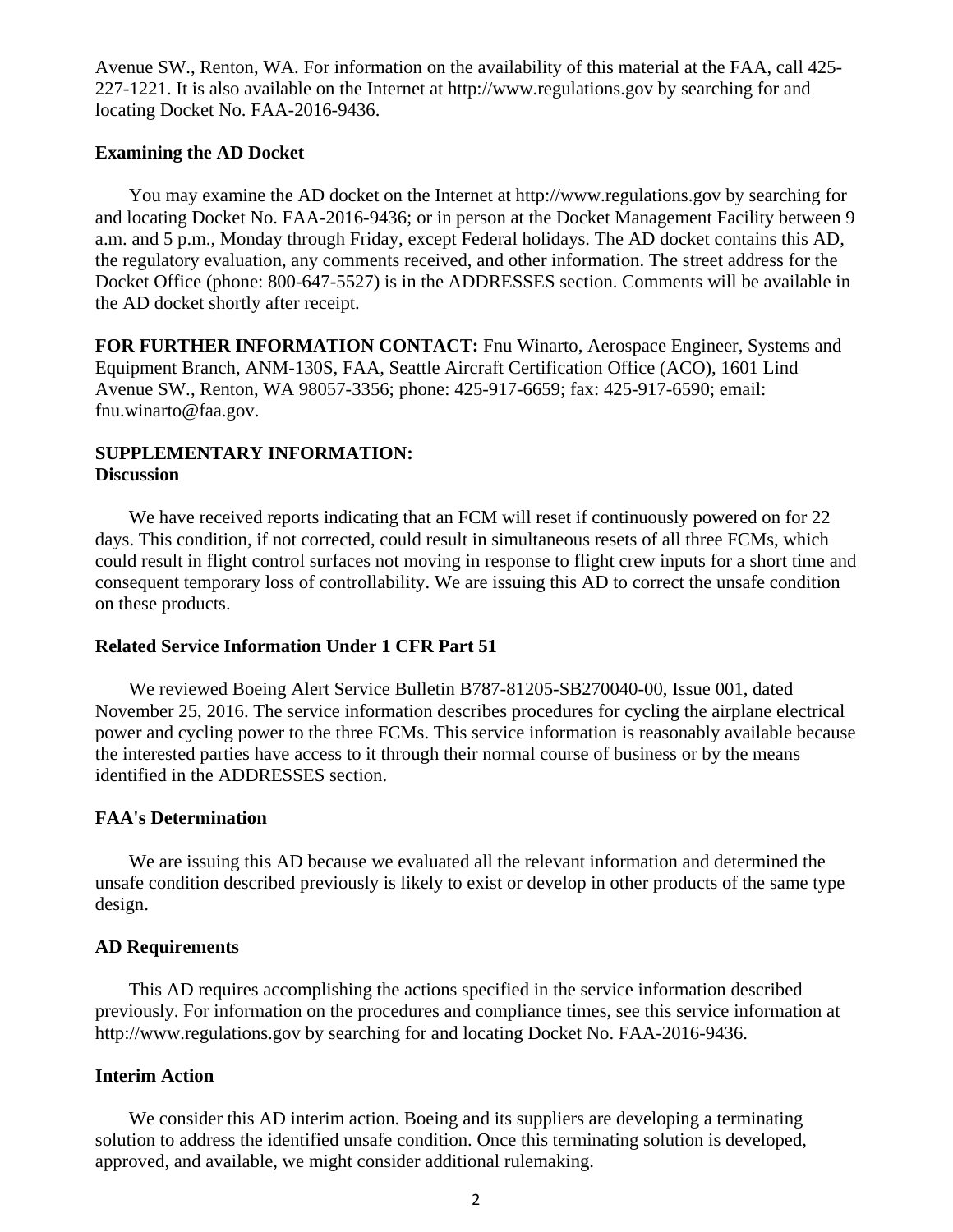## **FAA's Justification and Determination of the Effective Date**

An unsafe condition exists that requires the immediate adoption of this AD. The FAA has found that the risk to the flying public justifies waiving notice and comment prior to adoption of this rule because simultaneous resets of all three FCMs could result in flight control surfaces not moving in response to flight crew inputs for a short time and consequent temporary loss of controllability. Therefore, we find that notice and opportunity for prior public comment are impracticable and that good cause exists for making this amendment effective in less than 30 days.

## **Comments Invited**

This AD is a final rule that involves requirements affecting flight safety and was not preceded by notice and an opportunity for public comment. However, we invite you to send any written data, views, or arguments about this AD. Send your comments to an address listed under the ADDRESSES section. Include the docket number FAA-2016-9436 and Directorate Identifier 2016-NM-197-AD at the beginning of your comments. We specifically invite comments on the overall regulatory, economic, environmental, and energy aspects of this AD. We will consider all comments received by the closing date and may amend this AD because of those comments.

We will post all comments we receive, without change, to http://www.regulations.gov, including any personal information you provide. We will also post a report summarizing each substantive verbal contact we receive about this AD.

#### **Costs of Compliance**

We estimate that this AD affects 99 airplanes of U.S. registry. We estimate the following costs to comply with this AD:

| <b>Action</b>                                                           | <b>Labor</b> cost                                       | Cost per<br>product | Cost on U.S.<br>operators        |
|-------------------------------------------------------------------------|---------------------------------------------------------|---------------------|----------------------------------|
| Cycling of either the airplane electrical<br>power or power to the FCMs | 1 work-hour $\times$ \$85 per<br>hour = $$85$ per cycle | $$85$ per<br>cycle  | $\frac{1}{88,415}$ per<br>cycle. |

**Estimated Costs**

#### **Authority for This Rulemaking**

Title 49 of the United States Code specifies the FAA's authority to issue rules on aviation safety. Subtitle I, section 106, describes the authority of the FAA Administrator. ''Subtitle VII: Aviation Programs'' describes in more detail the scope of the Agency's authority.

We are issuing this rulemaking under the authority described in Subtitle VII, Part A, Subpart III, Section 44701: ''General requirements.'' Under that section, Congress charges the FAA with promoting safe flight of civil aircraft in air commerce by prescribing regulations for practices, methods, and procedures the Administrator finds necessary for safety in air commerce. This regulation is within the scope of that authority because it addresses an unsafe condition that is likely to exist or develop on products identified in this rulemaking action.

#### **Regulatory Findings**

This AD will not have federalism implications under Executive Order 13132. This AD will not have a substantial direct effect on the States, on the relationship between the national government and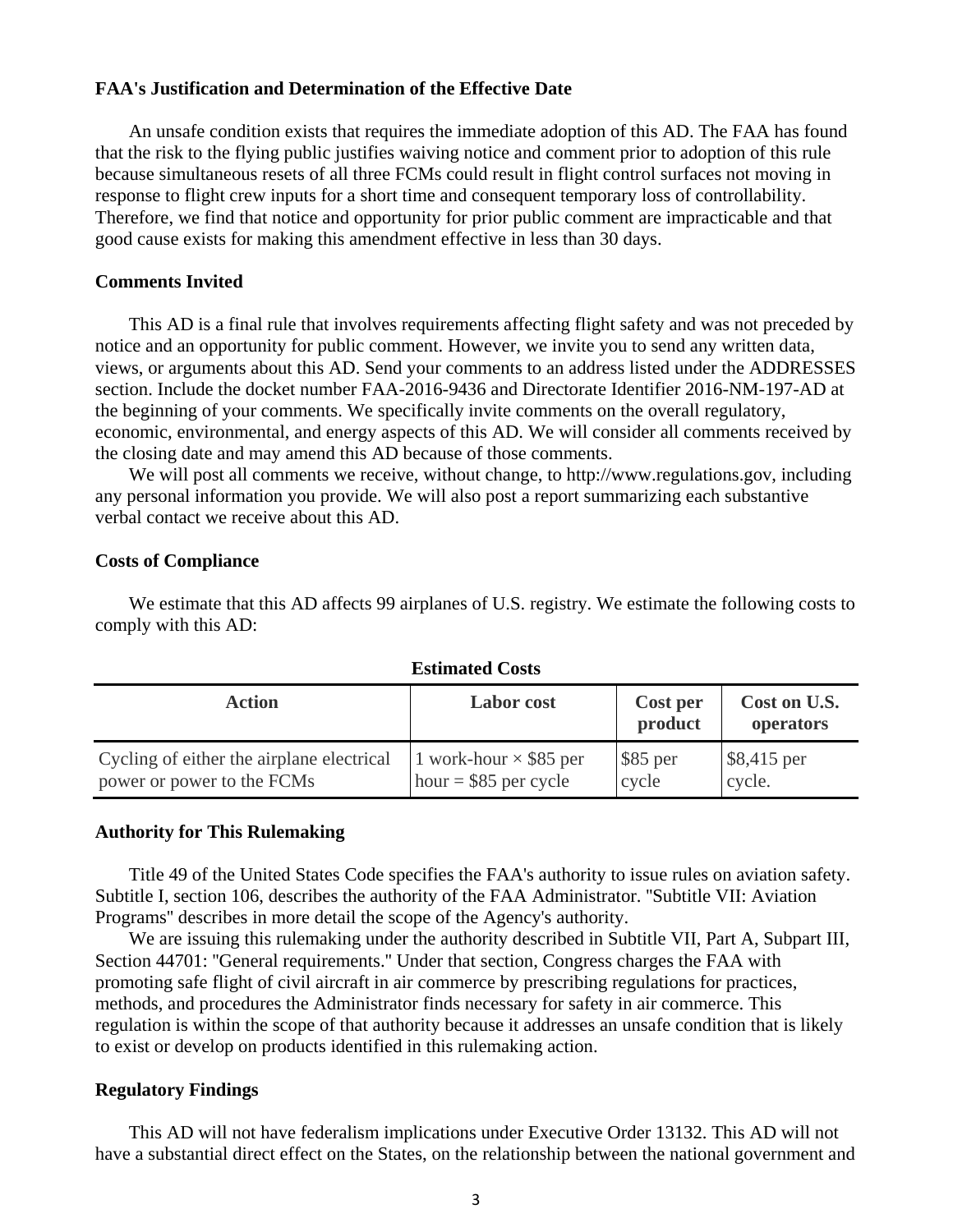the States, or on the distribution of power and responsibilities among the various levels of government.

For the reasons discussed above, I certify that this AD:

(1) Is not a ''significant regulatory action'' under Executive Order 12866,

(2) Is not a ''significant rule'' under DOT Regulatory Policies and Procedures (44 FR 11034, February 26, 1979),

(3) Will not affect intrastate aviation in Alaska, and

(4) Will not have a significant economic impact, positive or negative, on a substantial number of small entities under the criteria of the Regulatory Flexibility Act.

## **List of Subjects in 14 CFR Part 39**

Air transportation, Aircraft, Aviation safety, Incorporation by reference, Safety.

## **Adoption of the Amendment**

Accordingly, under the authority delegated to me by the Administrator, the FAA amends 14 CFR part 39 as follows:

## **PART 39–AIRWORTHINESS DIRECTIVES**

1. The authority citation for part 39 continues to read as follows:

Authority: 49 U.S.C. 106(g), 40113, 44701.

# **§ 39.13 [Amended]**

2. The FAA amends § 39.13 by adding the following new airworthiness directive (AD):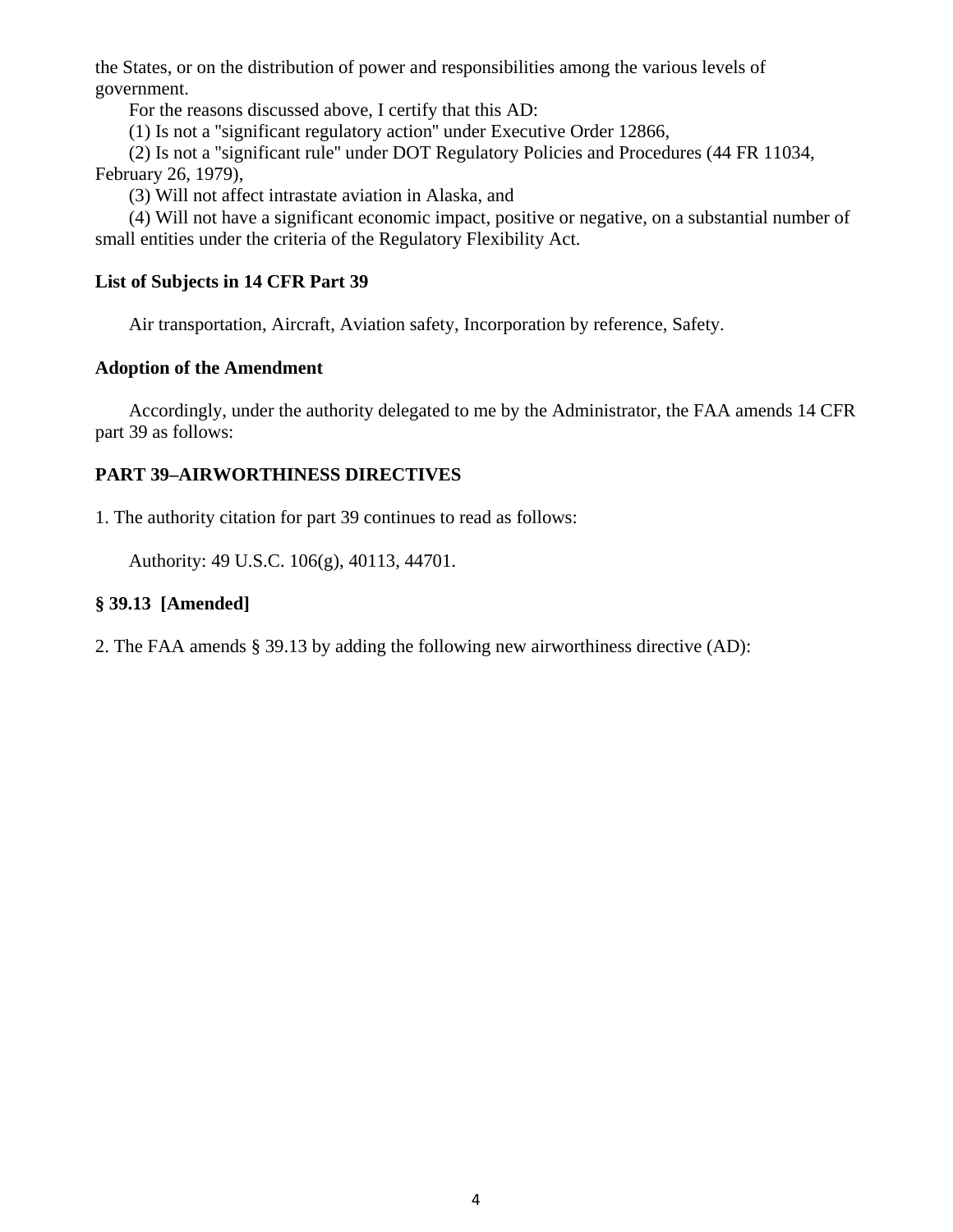# **AIRWORTHINESS DIRECTIVE**



**Aviation Safety**

**www.faa.gov/aircraft/safety/alerts/** www.gpoaccess.gov/fr/advanced.html

**2016-24-09 The Boeing Company:** Amendment 39-18726; Docket No. FAA-2016-9436; Directorate Identifier 2016-NM-197-AD.

# **(a) Effective Date**

This AD is effective December 2, 2016.

# **(b) Affected ADs**

None.

# **(c) Applicability**

This AD applies to all The Boeing Company Model 787-8 and 787-9 airplanes, certificated in any category.

# **(d) Subject**

Air Transport Association (ATA) of America Code 27, Flight Controls.

# **(e) Unsafe Condition**

This AD was prompted by a report indicating that all three flight control modules (FCMs) might simultaneously reset if continuously powered on for 22 days. We are issuing this AD to prevent simultaneous resets of all three FCMs, which could result in flight control surfaces not moving in response to flight crew inputs for a short time and consequent temporary loss of controllability.

# **(f) Compliance**

Comply with this AD within the compliance times specified, unless already done.

# **(g) Reset of FCMs**

Within 7 days after the effective date of this AD, do the action specified in paragraph  $(g)(1)$  or  $(g)(2)$  of this AD. Repeat the action specified in paragraph  $(g)(1)$  or  $(g)(2)$  of this AD thereafter at intervals not to exceed 21 days.

(1) Cycle the airplane electrical power, in accordance with ''Option 1'' of the Accomplishment Instructions of Boeing Alert Service Bulletin B787-81205-SB270040-00, Issue 001, dated November 25, 2016.

(2) Cycle power to the left, center, and right FCMs, in accordance with ''Option 2'' of the Accomplishment Instructions of Boeing Alert Service Bulletin B787-81205-SB270040-00, Issue 001, dated November 25, 2016.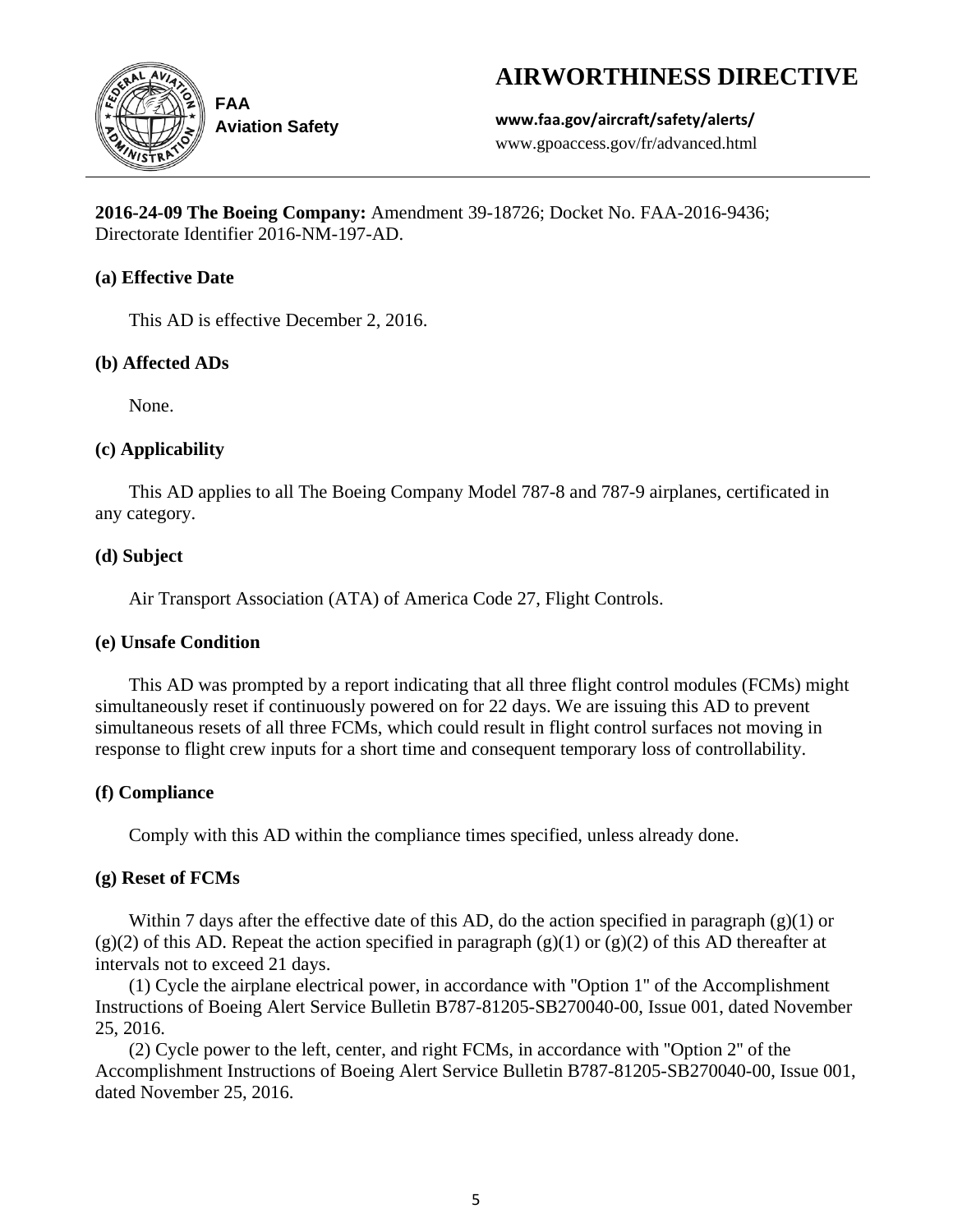#### **(h) Credit for Previous Actions**

This paragraph provides credit for the actions specified in paragraph  $(g)(2)$  of this AD, if those actions were performed before the effective date of this AD using the service information specified in paragraph  $(h)(1)$ ,  $(h)(2)$ , or  $(h)(3)$  of this AD.

(1) Boeing Multi-Operator Message MOM-MOM-16-0711-01B, dated October 21, 2016.

(2) Boeing Multi-Operator Message MOM-MOM-16-0711-01B(R1), dated November 17, 2016.

(3) Boeing Multi-Operator Message MOM-MOM-16-0711-01B(R2), dated November 17, 2016.

#### **(i) Alternative Methods of Compliance (AMOCs)**

(1) The Manager, Seattle Aircraft Certification Office (ACO), FAA, has the authority to approve AMOCs for this AD, if requested using the procedures found in 14 CFR 39.19. In accordance with 14 CFR 39.19, send your request to your principal inspector or local Flight Standards District Office, as appropriate. If sending information directly to the manager of the ACO, send it to the attention of the person identified in paragraph (j)(1) of this AD. Information may be emailed to: 9-ANM-Seattle-ACO-AMOC-Requests@faa.gov.

(2) Before using any approved AMOC, notify your appropriate principal inspector, or lacking a principal inspector, the manager of the local flight standards district office/certificate holding district office.

(3) An AMOC that provides an acceptable level of safety may be used for any repair, modification, or alteration required by this AD if it is approved by the Boeing Commercial Airplanes Organization Designation Authorization (ODA) that has been authorized by the Manager, Seattle ACO, to make those findings. To be approved, the repair method, modification deviation, or alteration deviation must meet the certification basis of the airplane, and the approval must specifically refer to this AD.

(4) For service information that contains steps that are labeled as Required for Compliance (RC), the provisions of paragraphs  $(i)(4)(i)$  and  $(i)(4)(ii)$  of this AD apply.

(i) The steps labeled as RC, including substeps under an RC step and any figures identified in an RC step, must be done to comply with the AD. If a step or sub-step is labeled ''RC Exempt,'' then the RC requirement is removed from that step or sub-step. An AMOC is required for any deviations to RC steps, including substeps and identified figures.

(ii) Steps not labeled as RC may be deviated from using accepted methods in accordance with the operator's maintenance or inspection program without obtaining approval of an AMOC, provided the RC steps, including substeps and identified figures, can still be done as specified, and the airplane can be put back in an airworthy condition.

## **(j) Related Information**

(1) For more information about this AD, contact Fnu Winarto, Aerospace Engineer, Systems and Equipment Branch, ANM-130S, FAA, Seattle Aircraft Certification Office (ACO), 1601 Lind Avenue SW., Renton, WA 98057-3356; phone: 425-917-6659; fax: 425-917-6590; email: fnu.winarto@faa.gov.

(2) Service information identified in this AD that is not incorporated by reference is available at the addresses specified in paragraphs  $(k)(3)$  and  $(k)(4)$  of this AD.

#### **(k) Material Incorporated by Reference**

(1) The Director of the Federal Register approved the incorporation by reference (IBR) of the service information listed in this paragraph under 5 U.S.C. 552(a) and 1 CFR part 51.

(2) You must use this service information as applicable to do the actions required by this AD, unless the AD specifies otherwise.